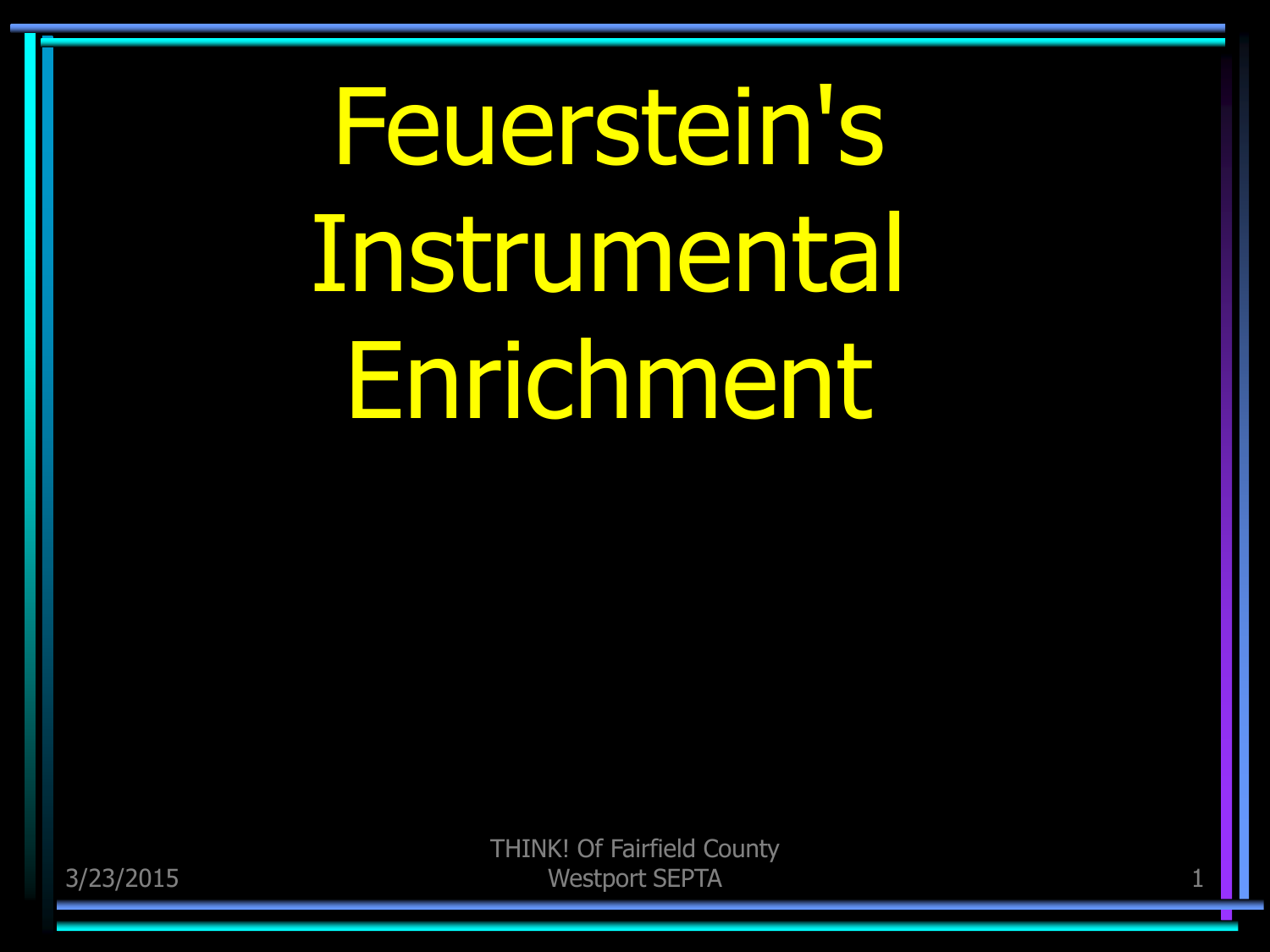#### THINKING STRATEGIES

#### INSTRUMENTAL ENRICHMENT:

# A WELL-RESEARCHED COGNITIVE EDUCATION PROGRAM

(Standard Version, Ages 9-Adult)

THINK! Of Fairfield County Westport SEPTA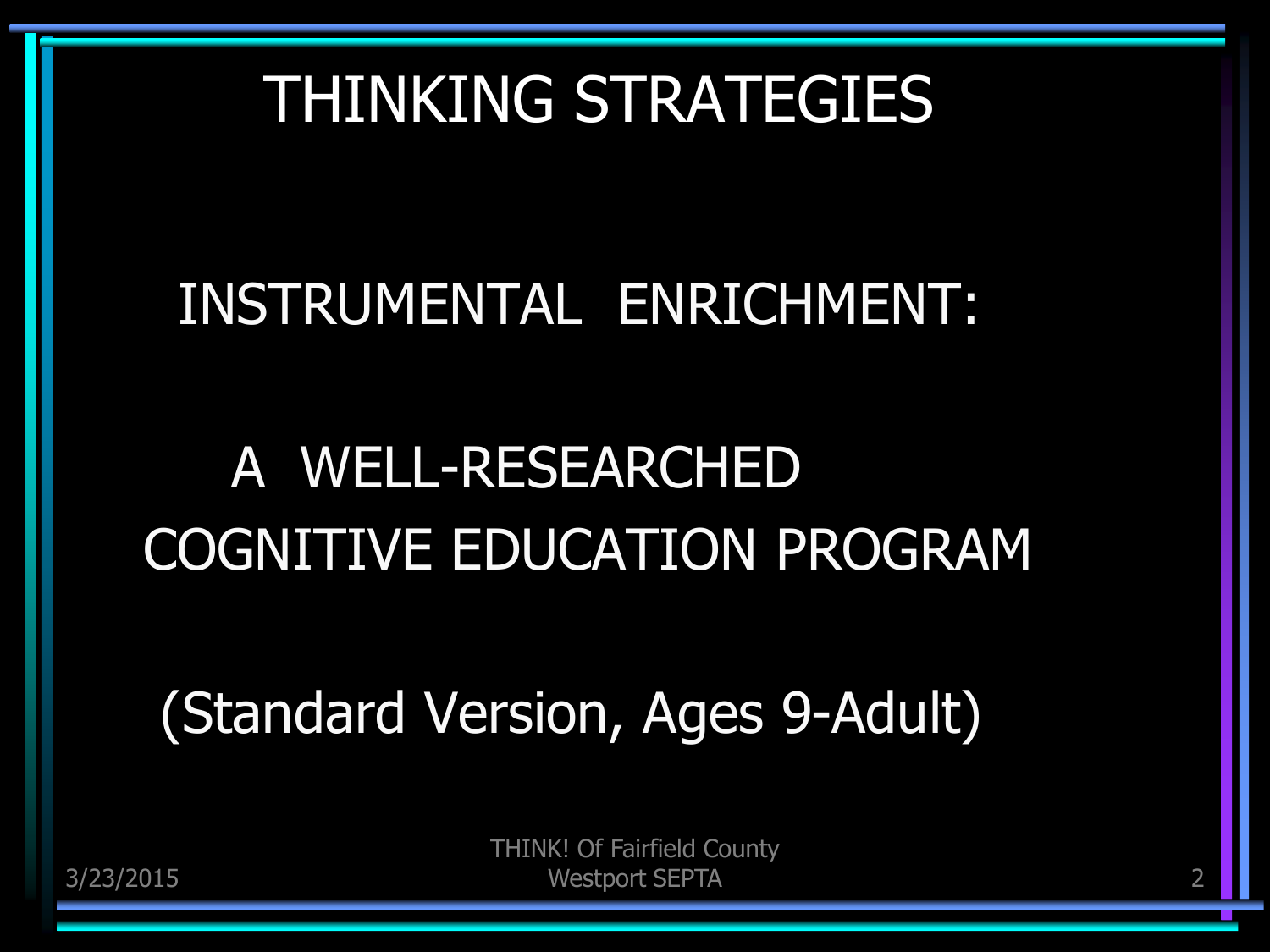#### **OVERVIEW**

- •Why Teach Thinking Skills
- •Theory Behind FIE
- •Examples
- •Research and Evaluation Results
- •FIE In Westport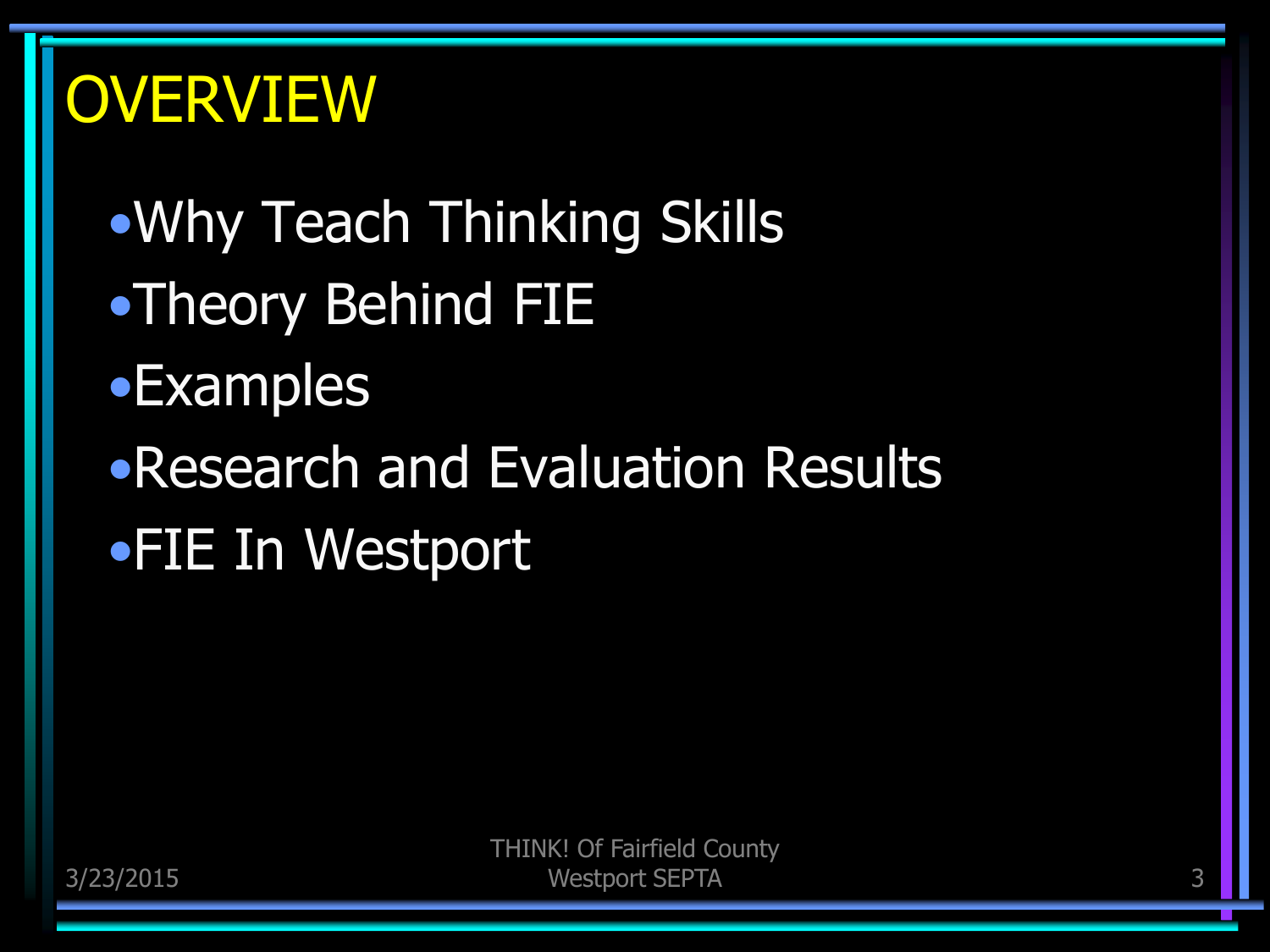#### Why Teach Higher-Level Critical Thinking?

#### "THE KNOWLEDGE EXPLOSION"\*

- •1750 1900 Knowledge Doubles Once
- •1900 1950 Knowledge Doubles Again
- •1950 1960 Knowledge Doubles Again
- •1960 Present Knowledge Doubles About Every 5 Years
- •By 2020 Knowledge Will Double Every 73 Days (!)

\*Courtesy of World Future Society, Bethesda, Maryland

THINK! Of Fairfield County Westport SEPTA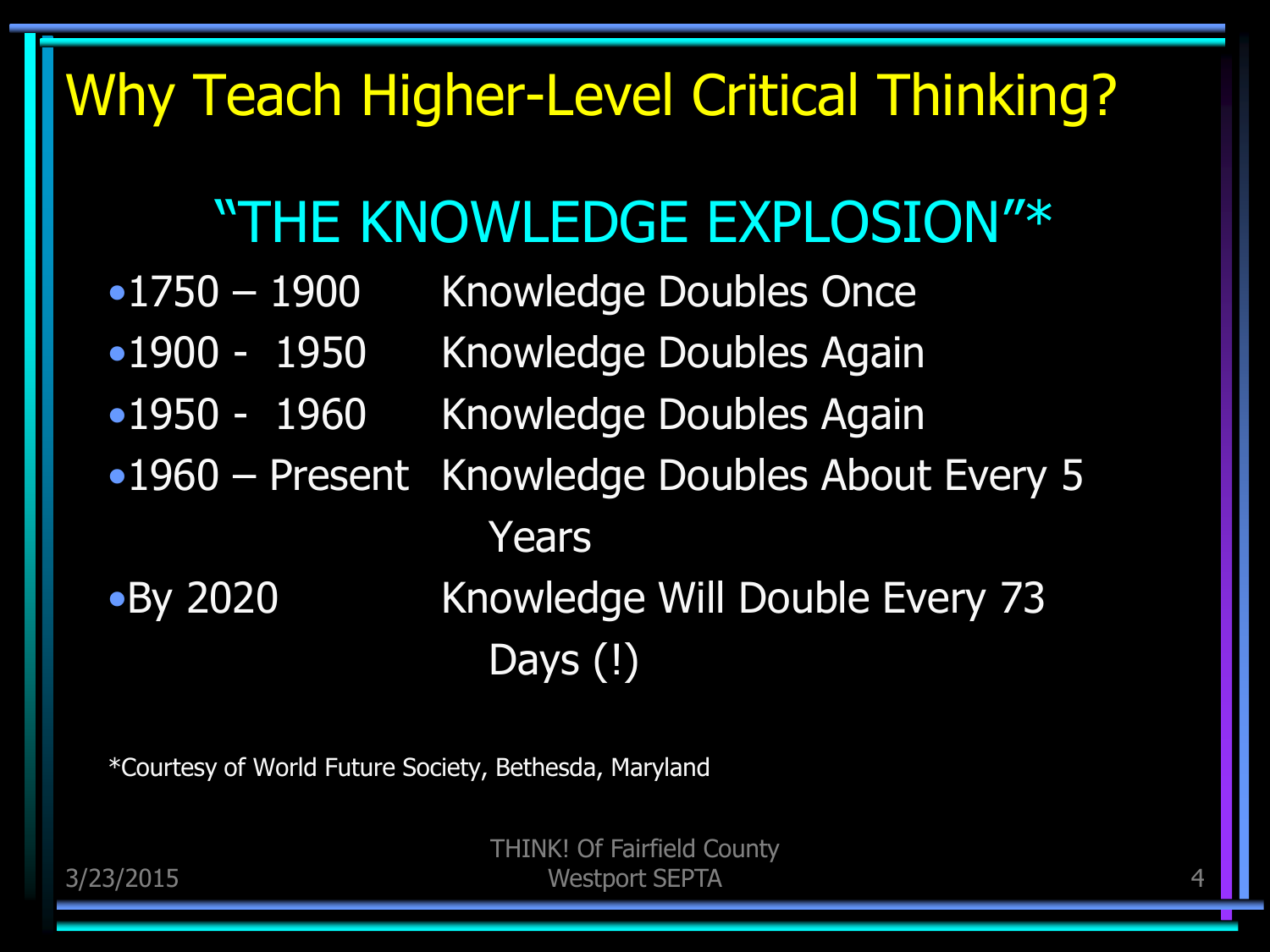# THINKING SKILLS FOR INSTRUCTION

- •Finding Relationships and Patterns
- •Comparison
- •Classification or Categorization
- •Analysis (Parts and Wholes)
- •Sequencing
- •Following and Creating Instructions
- •Making Inferences
- •Finding Reasons
- •Drawing Conclusions
- •Creating Alternative Solutions To Problems
- •Setting Priorities
- •Making Predictions

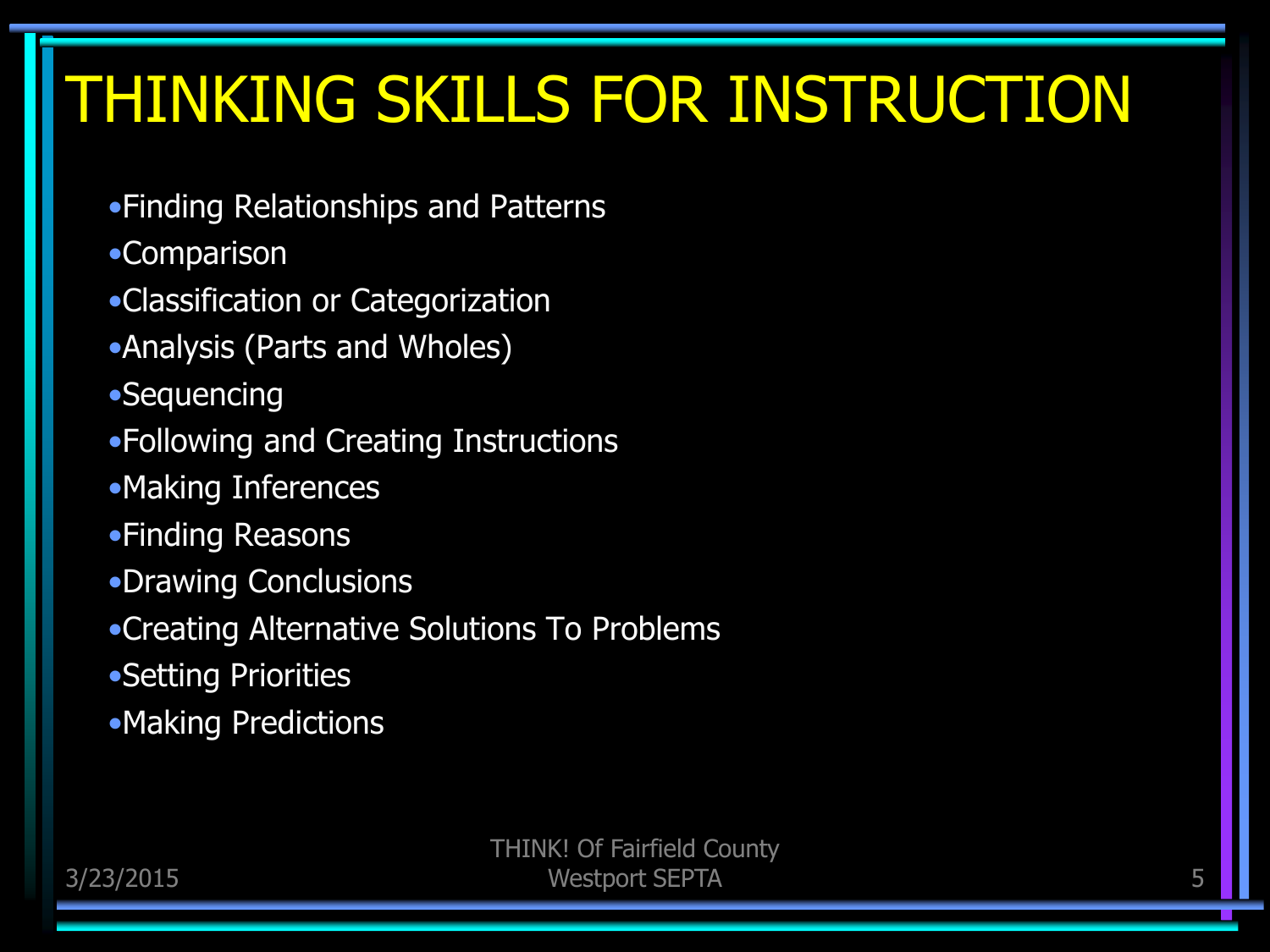# History Of Instrumental Enrichment

- •Formation of Israel's School System
- •Dr. Reuven Feuerstein
- •Observed Differences In Yemenite and Moroccan Children
- •"Teach Test"
- •Lack of "Mediation"
- •Theory of Cognitive Modifiability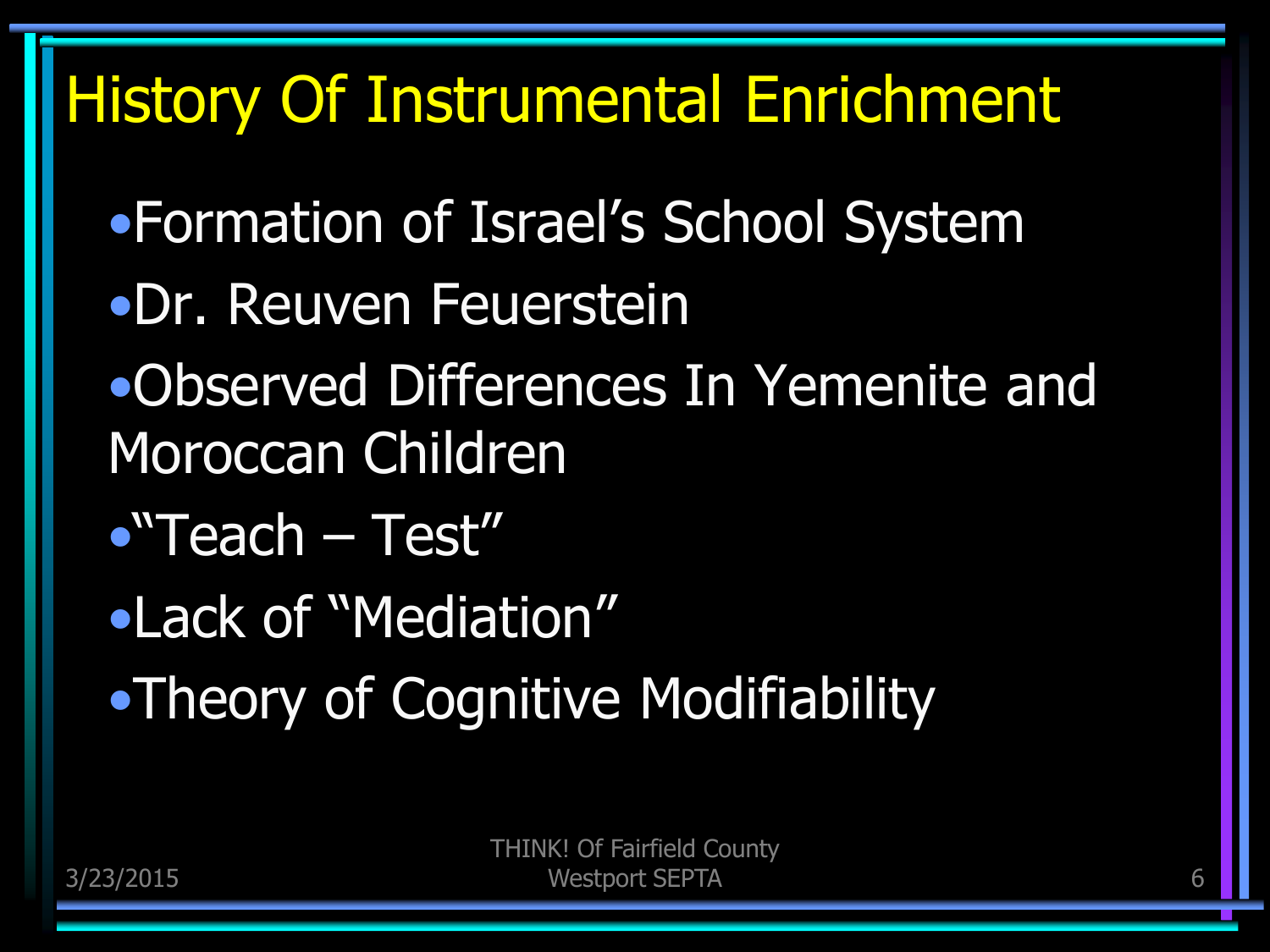#### THEORY OF COGNITIVE MODIFIABILITY

- •Hopeful Message IT'S NEVER TOO LATE!
- •Views the human organism as open, adaptive and amenable to change
- •Possible to modify a person's cognitive level through mediated experiences
- •Intelligence is viewed as a propensity of organism to modify itself when confronted with the need to do so
- •Intelligence is NOT FIXED It is DYNAMIC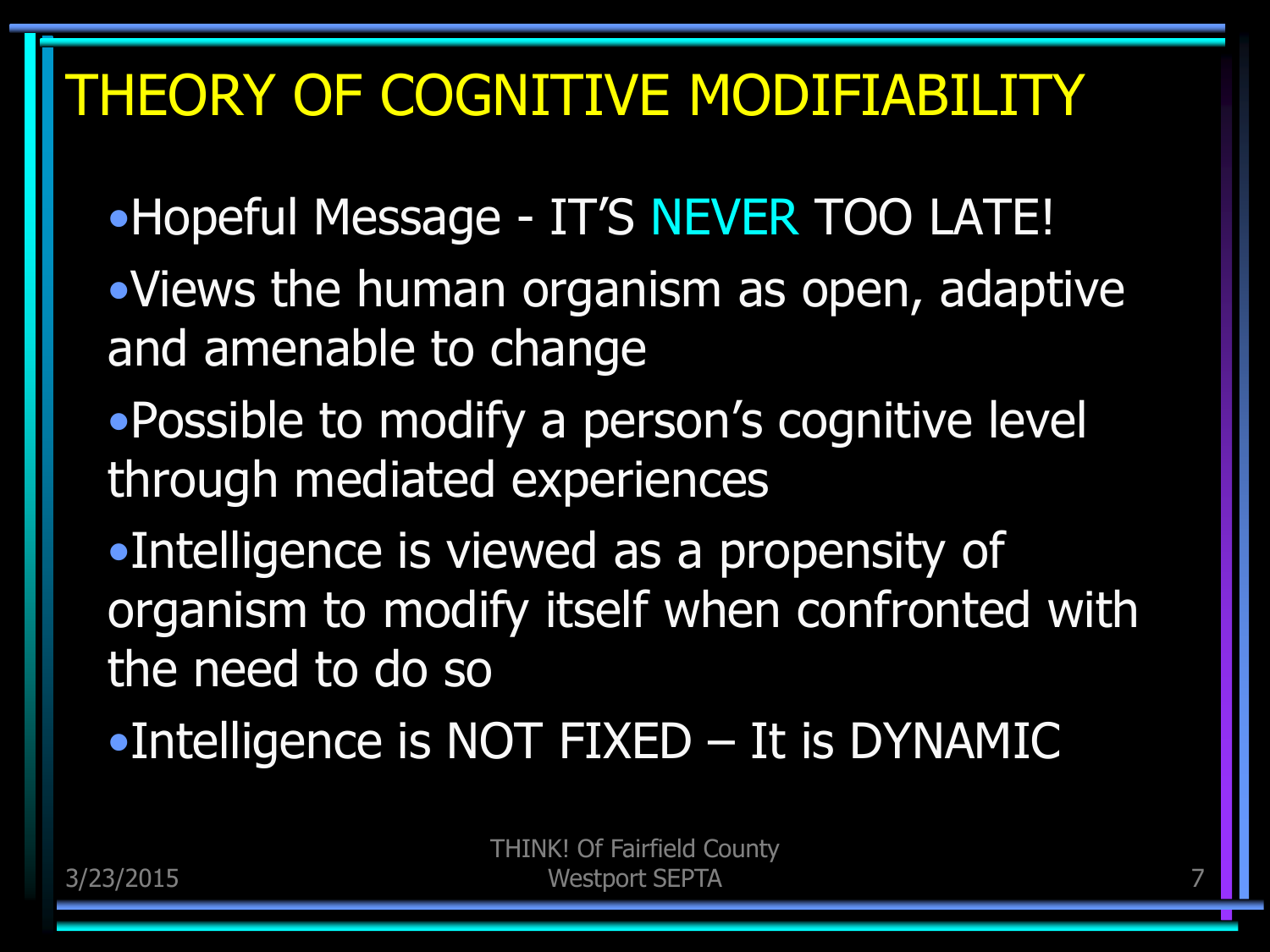#### KEY INSTRUMENTAL ENRICHMENT **CONCEPTS**

•Cognitive Modifiability •Mediation •Metacognition •Bridging •Retarded Performance

> THINK! Of Fairfield County Westport SEPTA 8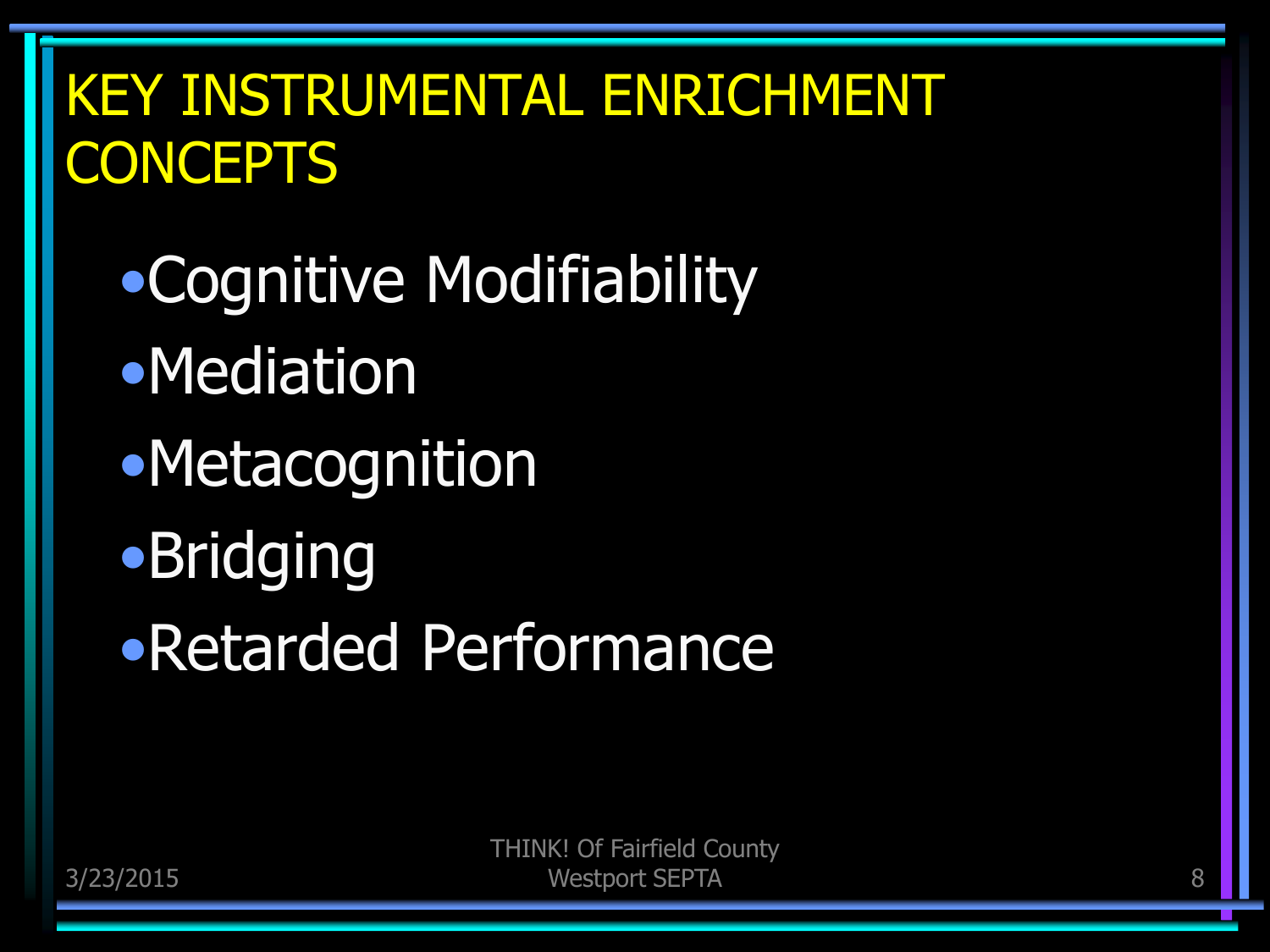# MODEL FOR A THINKING EPISODE

1.Label and Teach the Thinking Skill Through the IE Experience 2.Ask Metacognitive Questions

3.Make "Bridges" to Subject Matter and to Life Applications

3/23/2015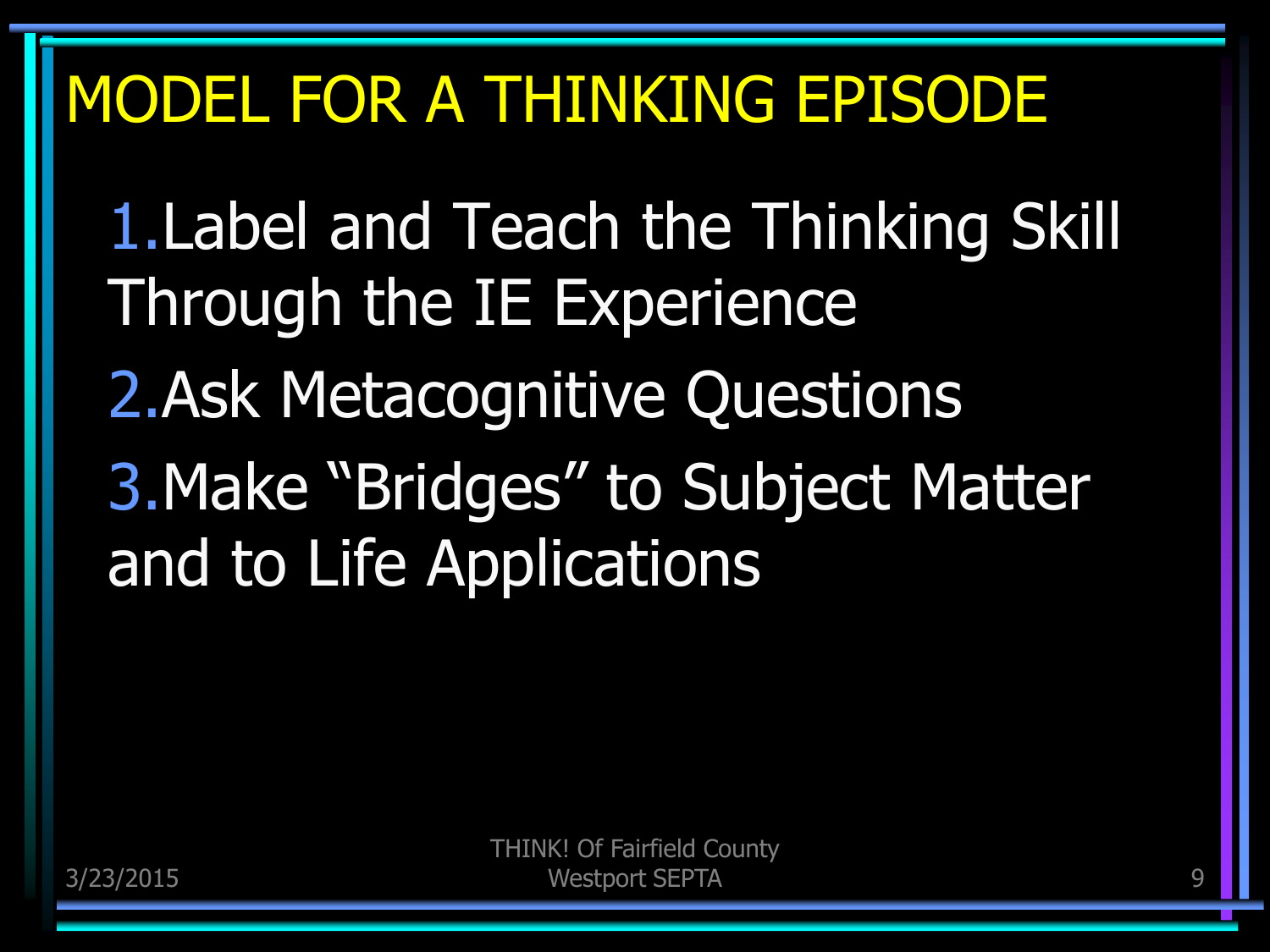# IE COGNITIVE FUNCTIONS

I.Gathering All the Information We Need (Input)

II.Using the Information We Have Gathered (Elaboration)

III.Expressing the Solution To A Problem (Output)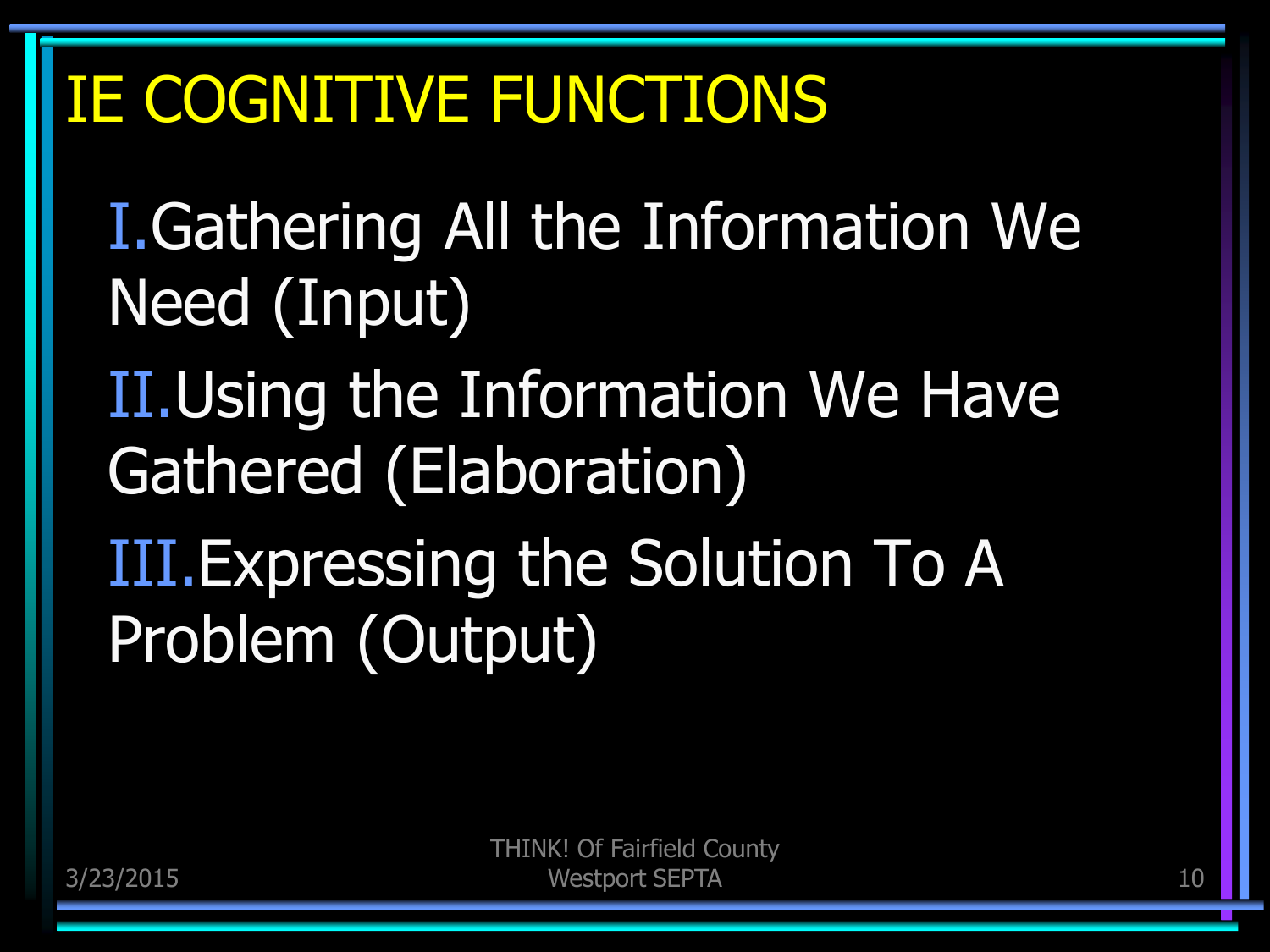## SCHEMATIC OF FIE STANDARD



THINK! Of Fairfield County Westport SEPTA 11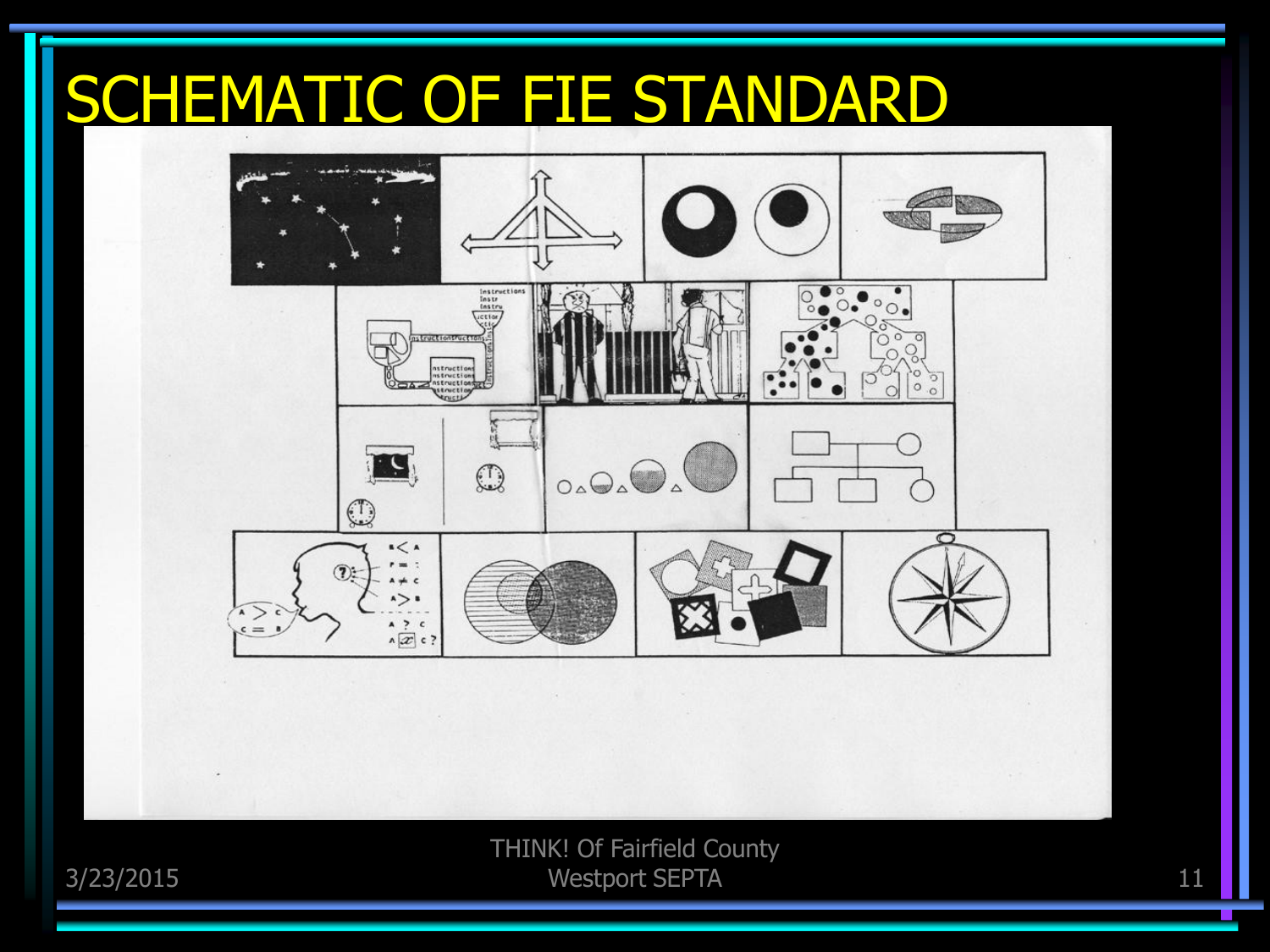# FIE STANDARD's 14 Instruments

- 1.Organization of Dots
- 2.Orientation in Space
- 3.Comparisons
- 4.Analytic Perception
- 5.Instructions
- 6.Illustrations
- 7.Categorization
- 8.Temporal Relations
- 9.Numerical Progressions
- 10.Family Relations
- 11.Syllogisms
- 12.Transitive Relations
- 13.Representational Stencils
- 14.Orientation in Space II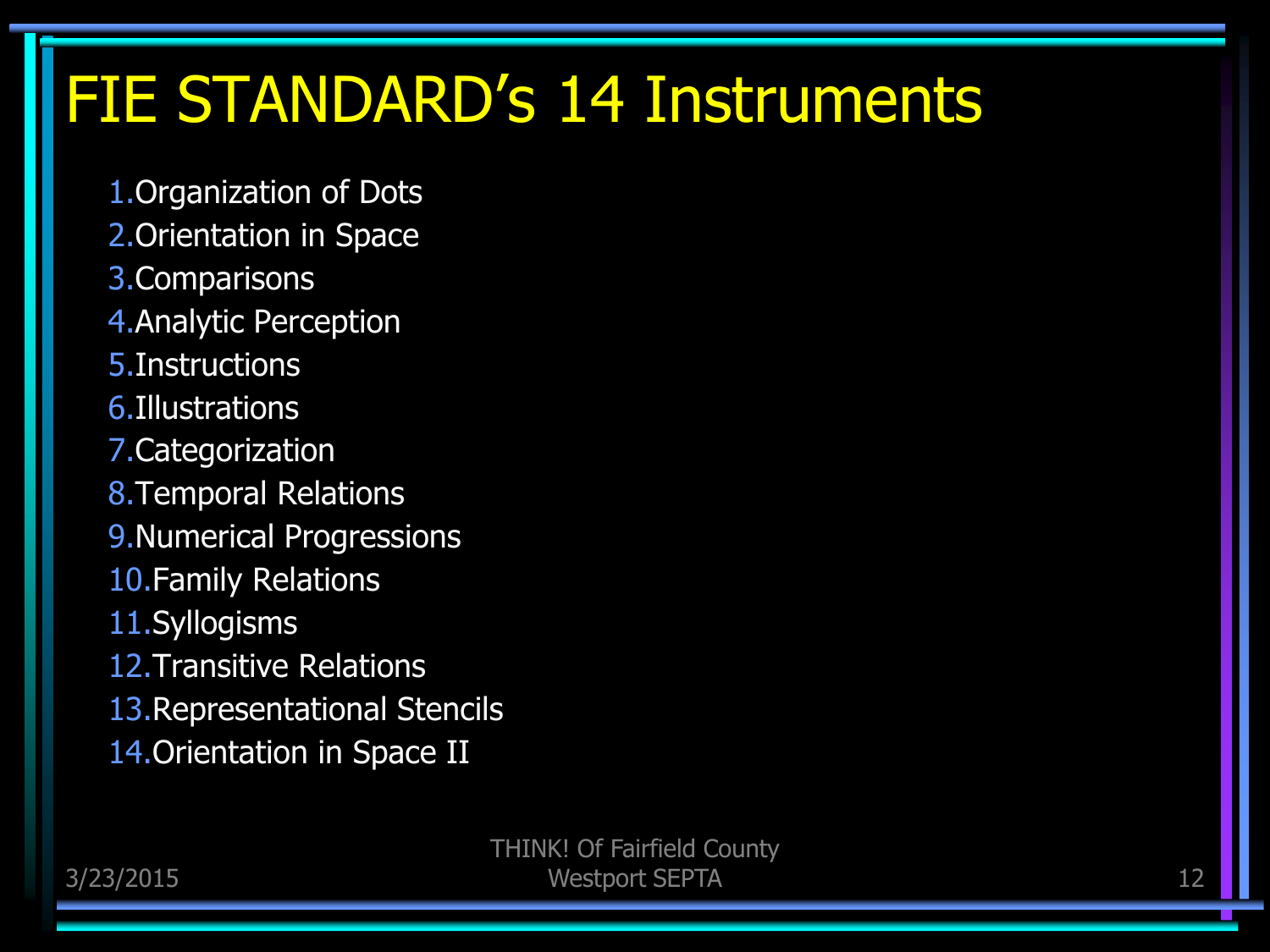# SAMPLING OF THE INSTRUMENTS

•Comparisons •Organization of Dots •Orientation in Space

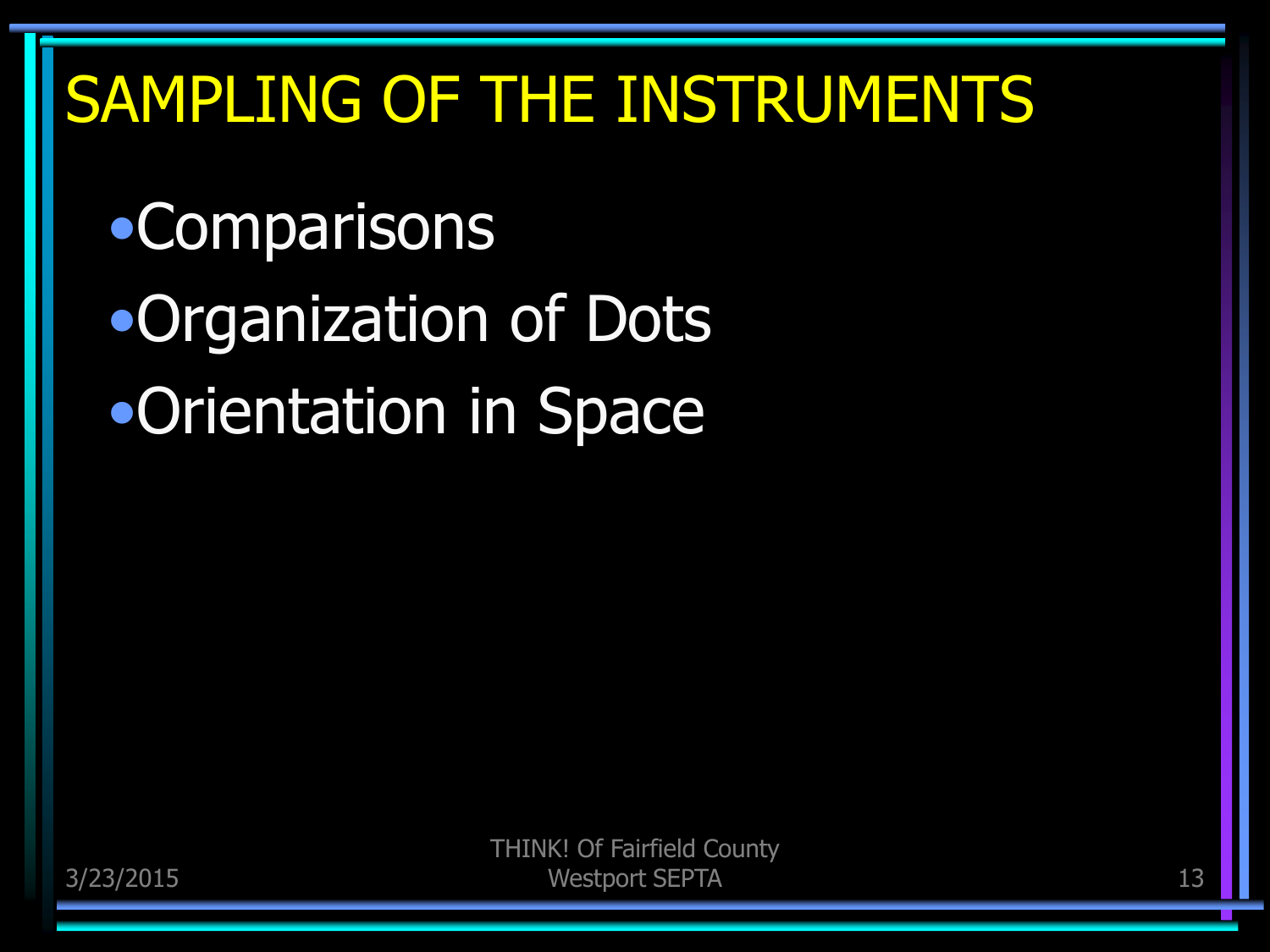#### **COMPARISONS**

- •Similarities and Differences
- •Precision
- •More Than One Right Answer AS LONG AS YOU CAN DEFEND IT LOGICALLY!
- •Pictures vs. Words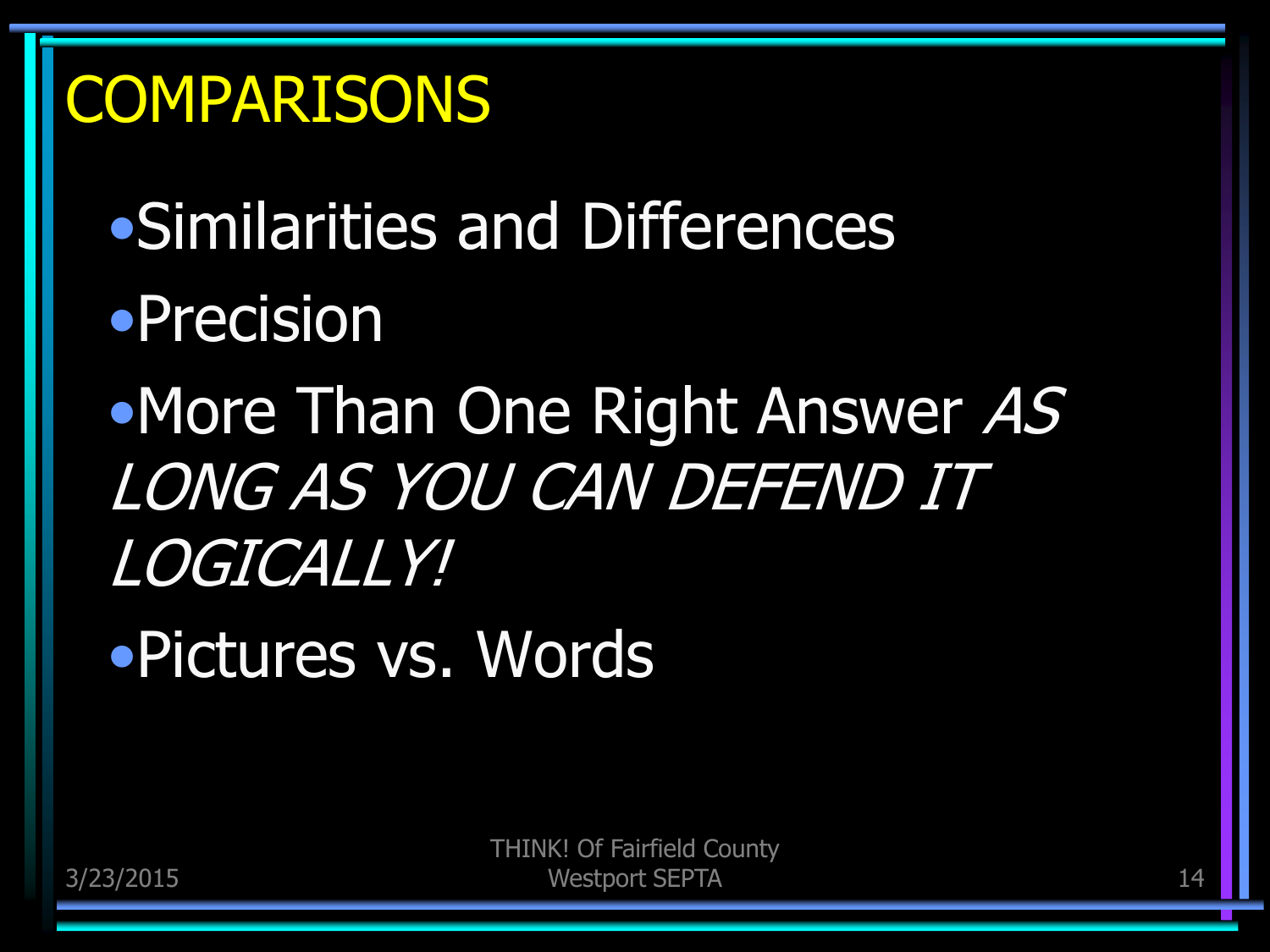### COMPARISONS--Pictures

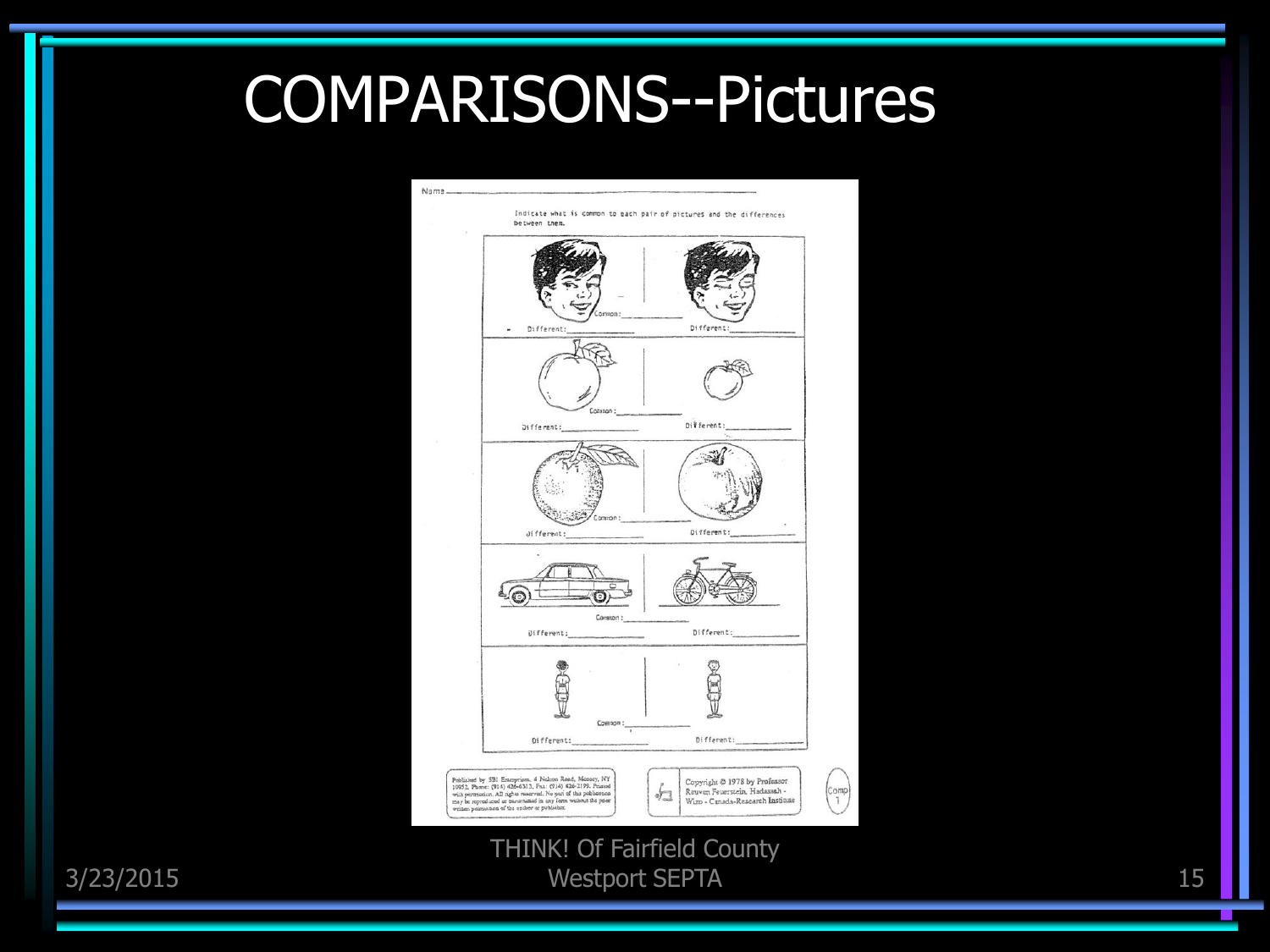# COMPARISONS--Words

| Bread<br>Meat<br>Milk<br>Coca Cola |  |  |  |
|------------------------------------|--|--|--|
|                                    |  |  |  |
|                                    |  |  |  |
| Movie<br>Television                |  |  |  |
| Baby<br>Old man                    |  |  |  |

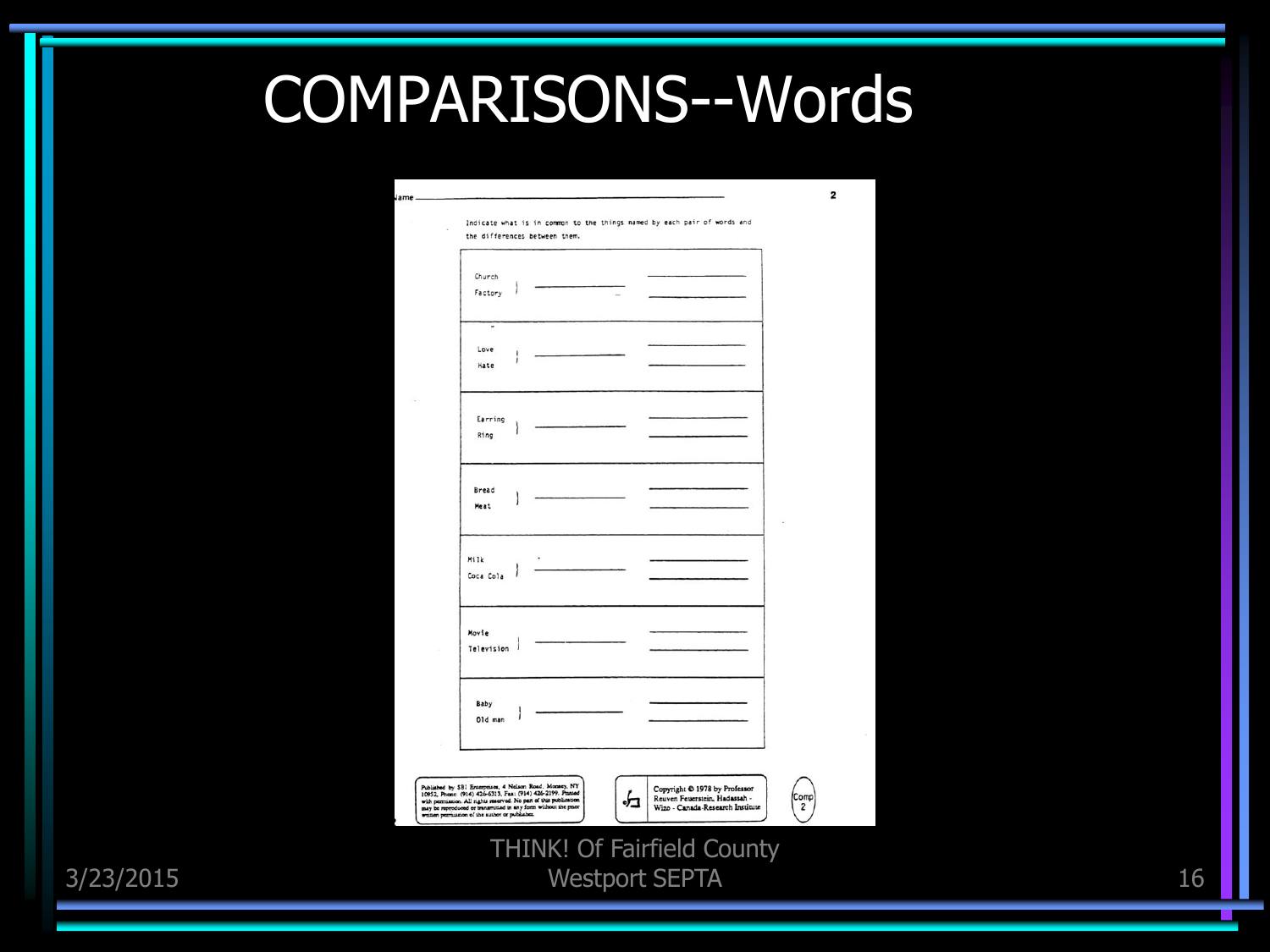# ORGANIZATION OF DOTS

RULES:

- •Work in Sequence
- •Be Precise Always Compare Visually to the Model
- •Can't Rotate the Page Turn the Figure With Your Mind!
- •Large Dots Are Cues That Help
- •Use every dot only once; none left over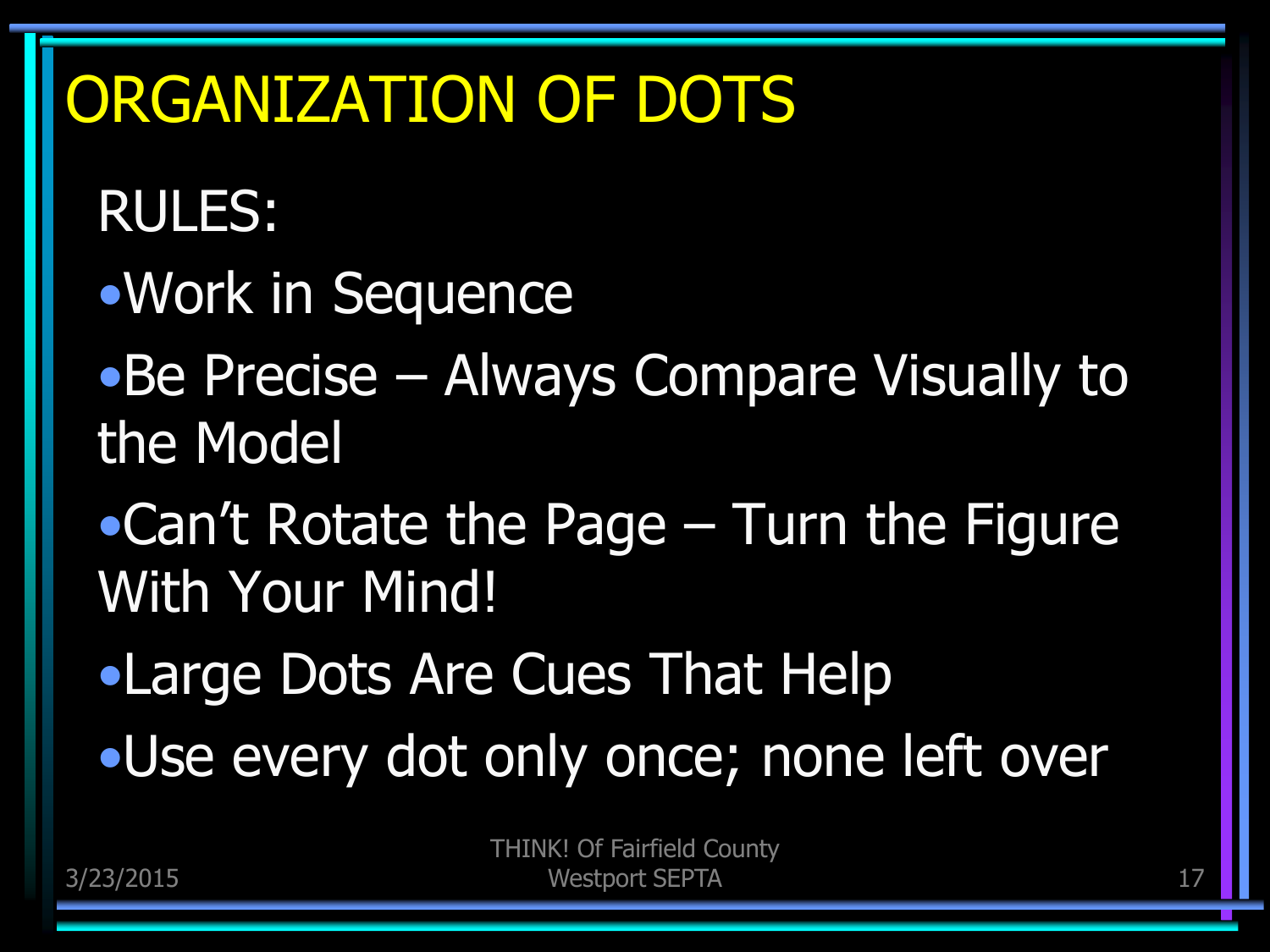# ORIENTATION IN SPACE

•Right, Left, Front, Back •Learn About Point Of View •Possibilities

3/23/2015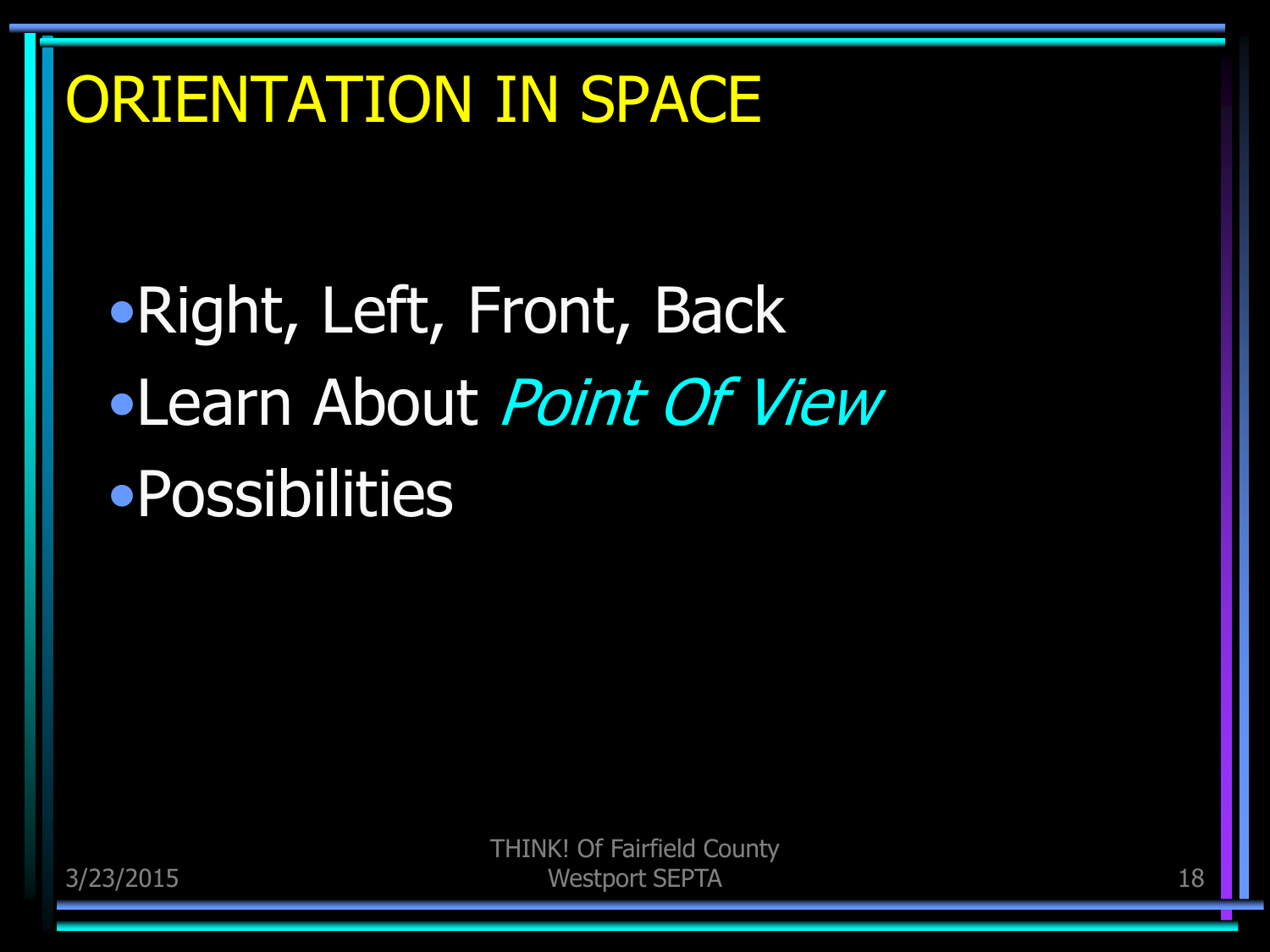# IN SUMMARY, FIE IS…………

•A process by which learners identify and then overcome specific difficulties in input of, processing of, and responding to stimuli in the environment

- An approach where teachers become mediators
- –A mediator's role is to:
- •Understand, with the learner, the process whereby the learner learns; ask questions; lead; guide—not tell
- •To evaluate learning strategies with the learner
- •Partner with the learner to improve the learner's learning process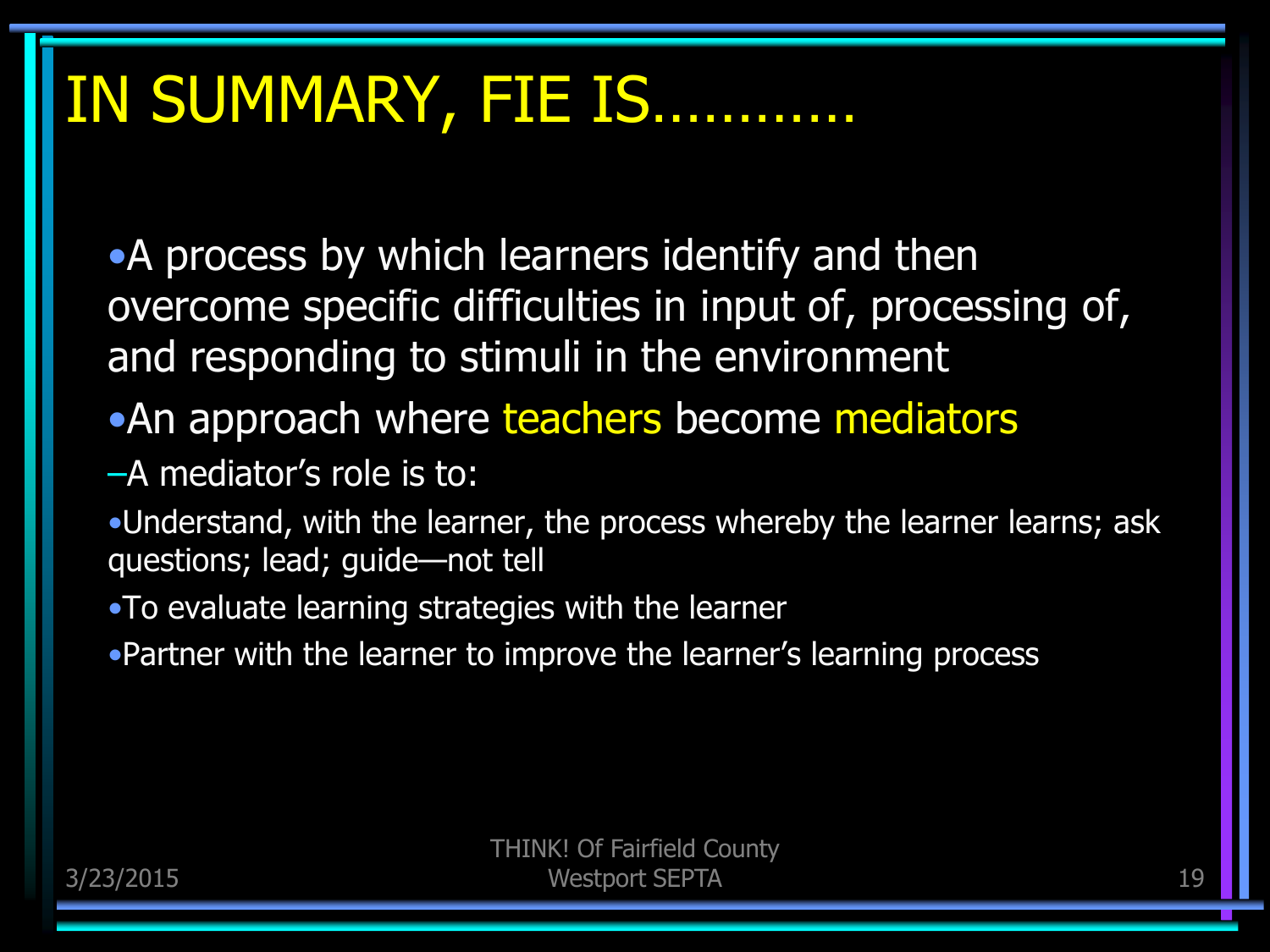# WHEN HAS IT BEEN USED?

#### •**Developed in half a century of experimentation, mostly with young people classified with learning disorders such as:**

- –Holocaust death camp survivors
- –Ethopian Jews resettling in Israel
- –Specific learning disability
- –Language impairment
- –Down's Syndrome
- –Spinabifida
- –Autism
- –ADD
- –Head injuries
- •Results have been hailed around the globe.

•Results with "normal" and "gifted" students have been very positive as well

Rooted in Feuerstien's belief that

#### **INTELLIGENCE IS MODIFIABLE – NOT FIXED.**

3/23/2015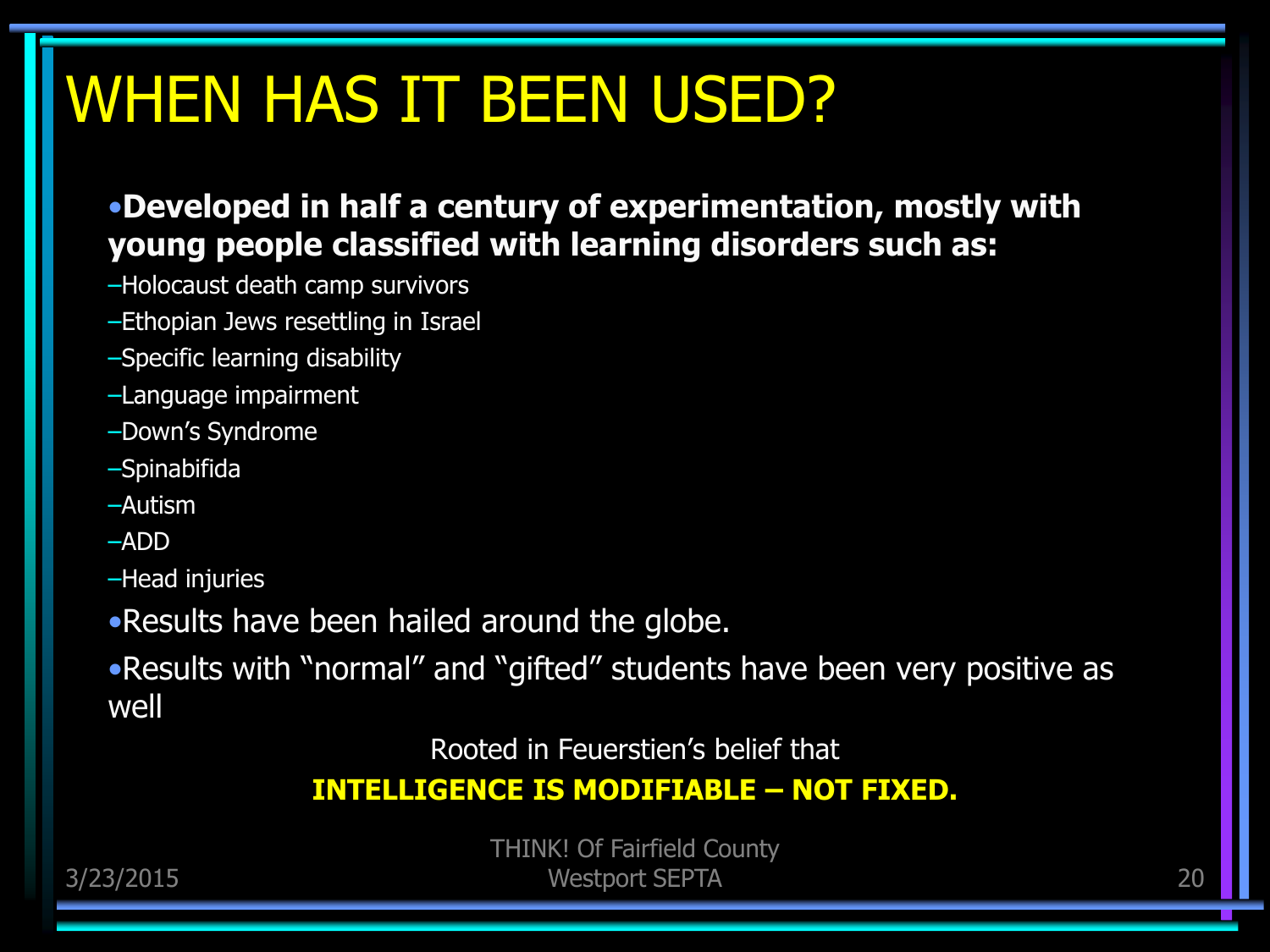# Why Bring FIE to Fairfield County?

- •Immediately address the higher level critical thinking skills of students with Special Needs
- •Address the needs of regular education students
- •Address the needs of underachieving gifted students

•Maximize all students COGNITIVE POTENTIAL in order to increase self esteem and therefore lower the incidence of risky behaviors.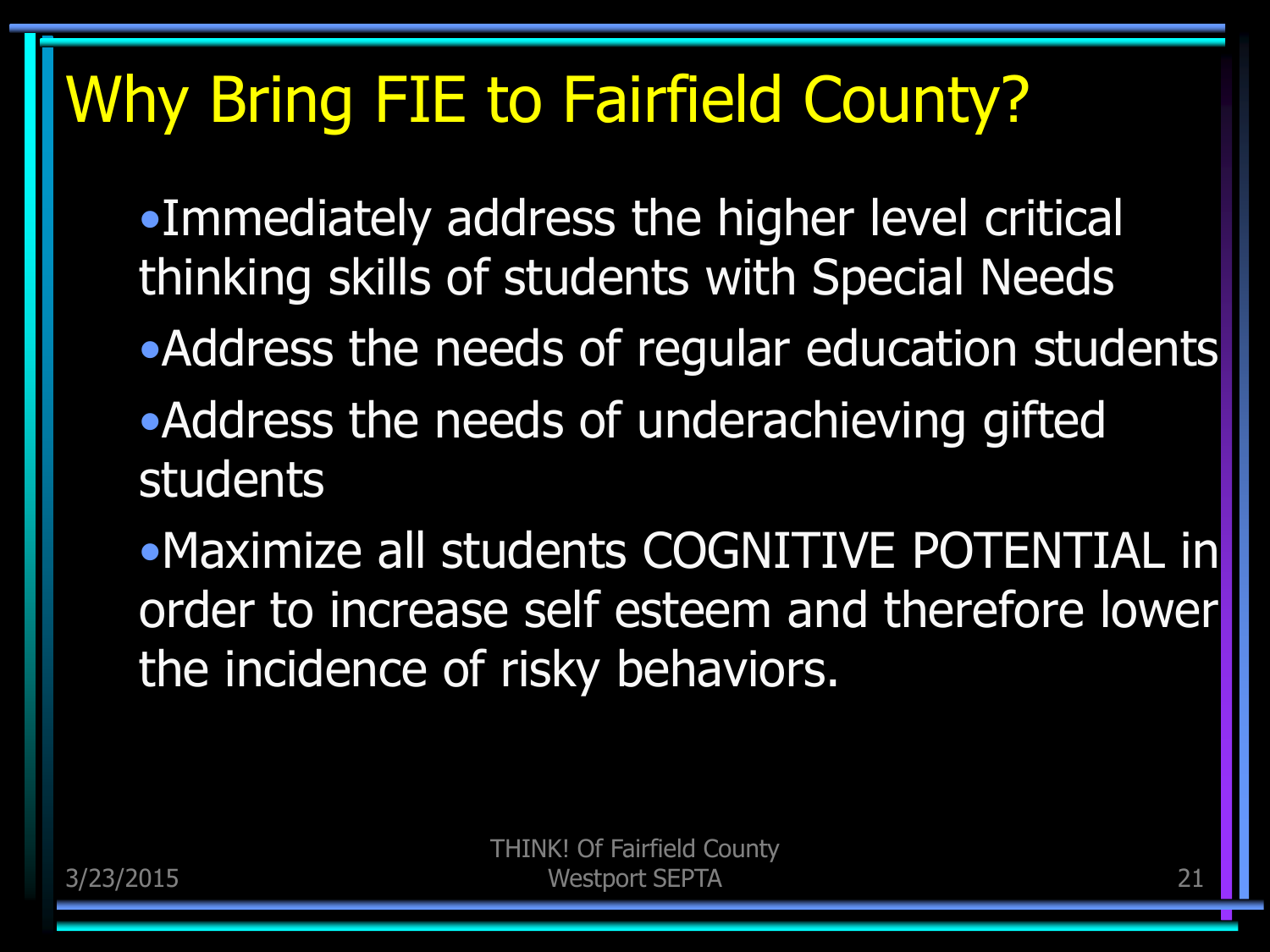#### What are the benefits of FIE?

•Nearly 400 research studies show definitive improvements in problem solving, academic progress, and generic reasoning -- Corrects cognitive functions that fail to develop

- •Develops the language necessary for the analysis of, and insight to, students' own thinking.
- •Produces intrinsic motivation as a prerequisite of problem solving,
- •Creates insightful and reflective thinking
- –Helps the mediator create motivation in the learner
- •Alters the self image of the student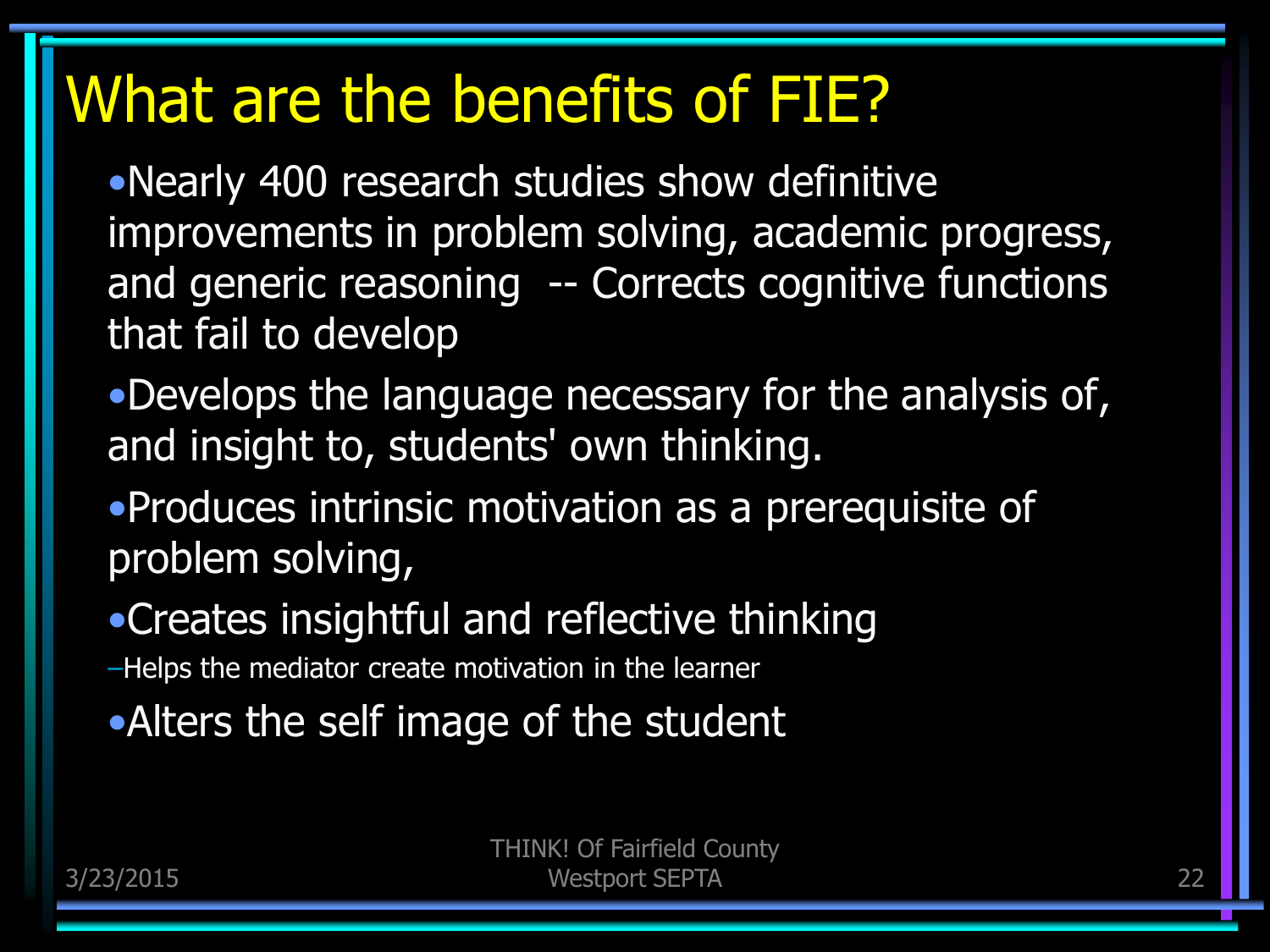#### Sample Results

#### Taunton, Mass Public Schools

#### **SAT-R (Stanford Achievement Test for Reading) Changes in Group Mean Scores**

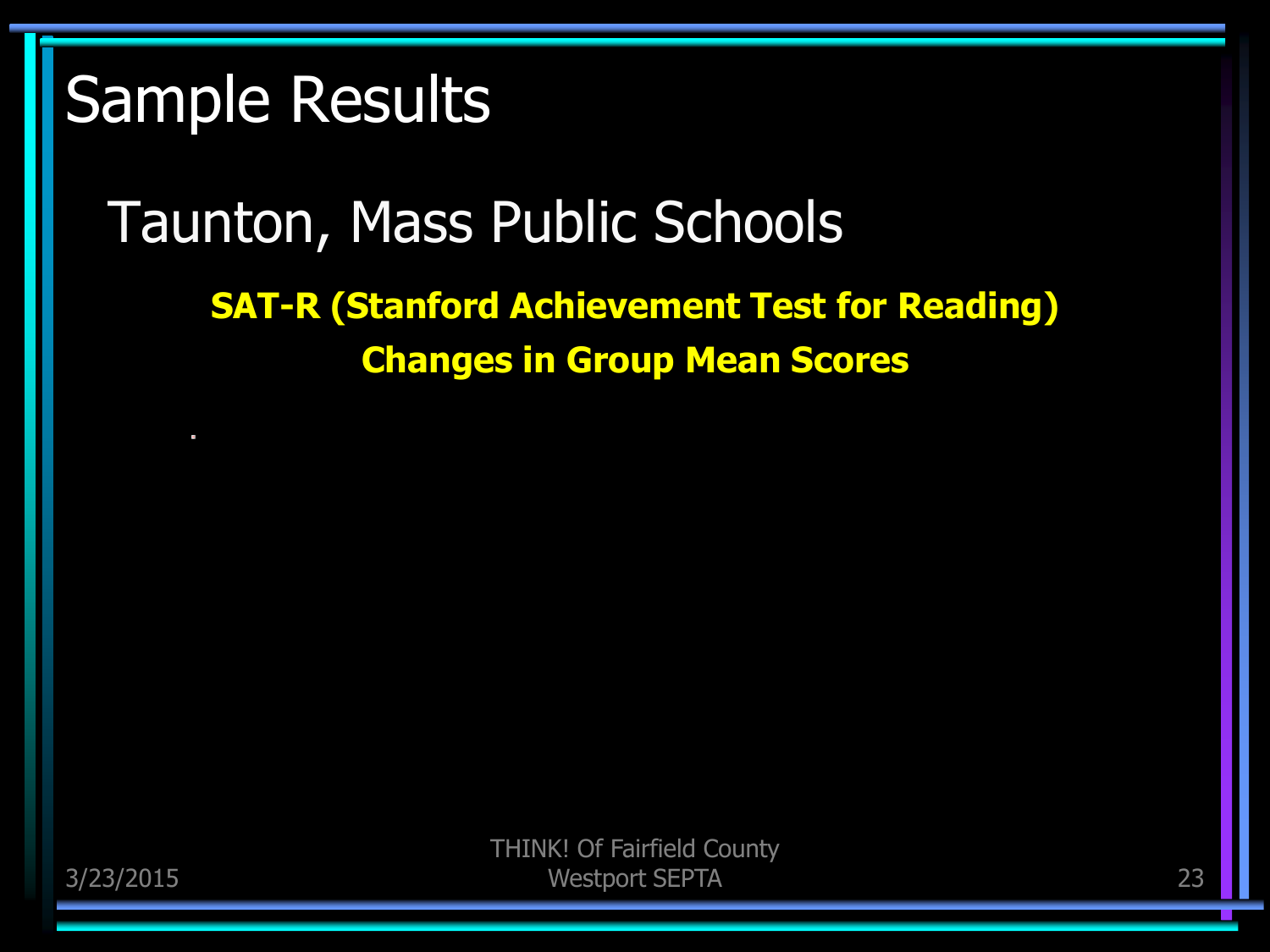#### Sample Results

Ben Bronz Academy – West Hartford, CT

Reports:

- •Increased scores on Woodcock Johnson
- •Increased scores on Ravens Progressive **Matrices**

•Increased abilities in thinking skills and problem solving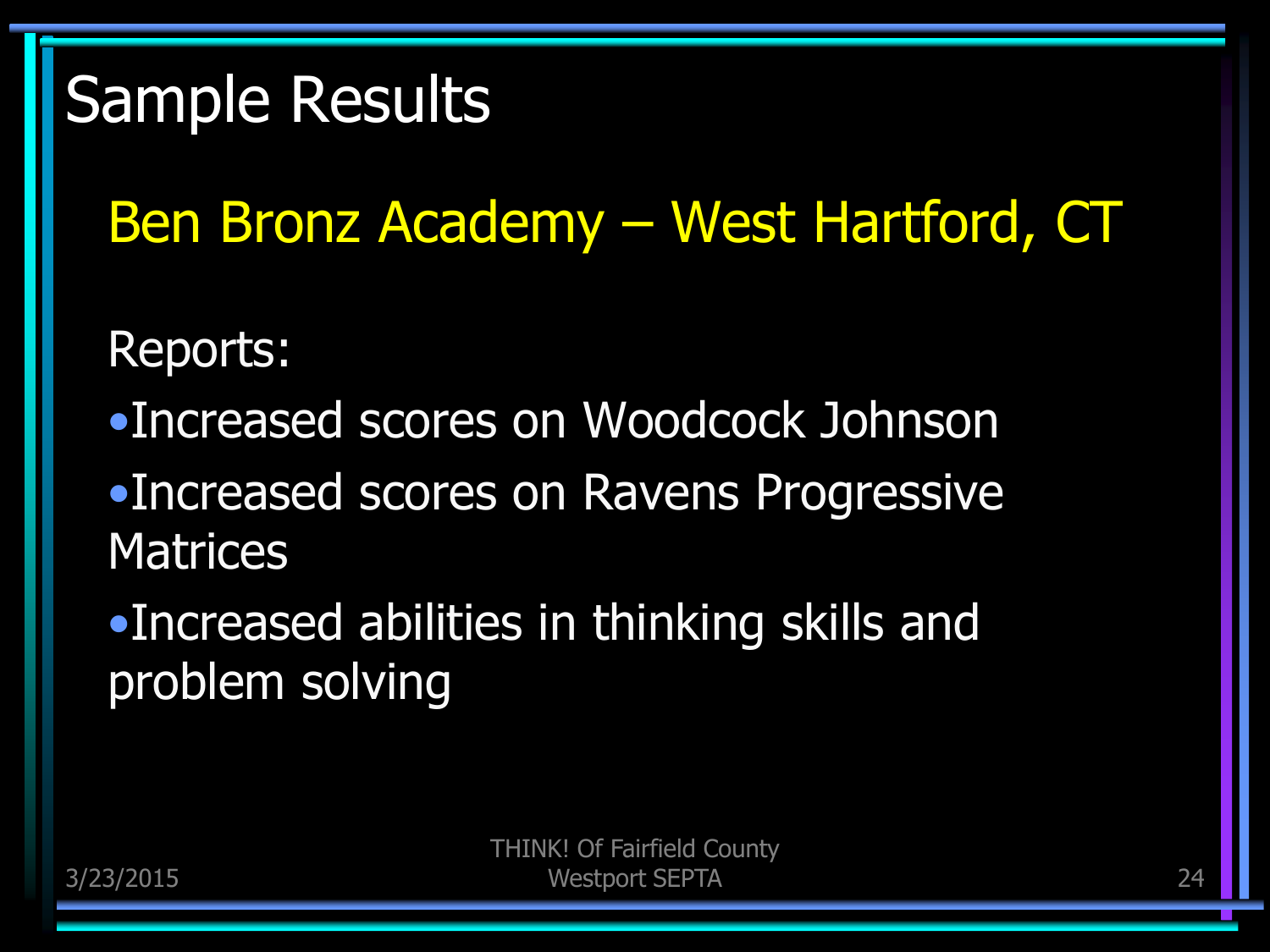# PROVES OLD CHINESE PROVERB…

# "Give me a fish, I'll eat tomorrow…

# Teach me to fish, I'll eat for a lifetime!"

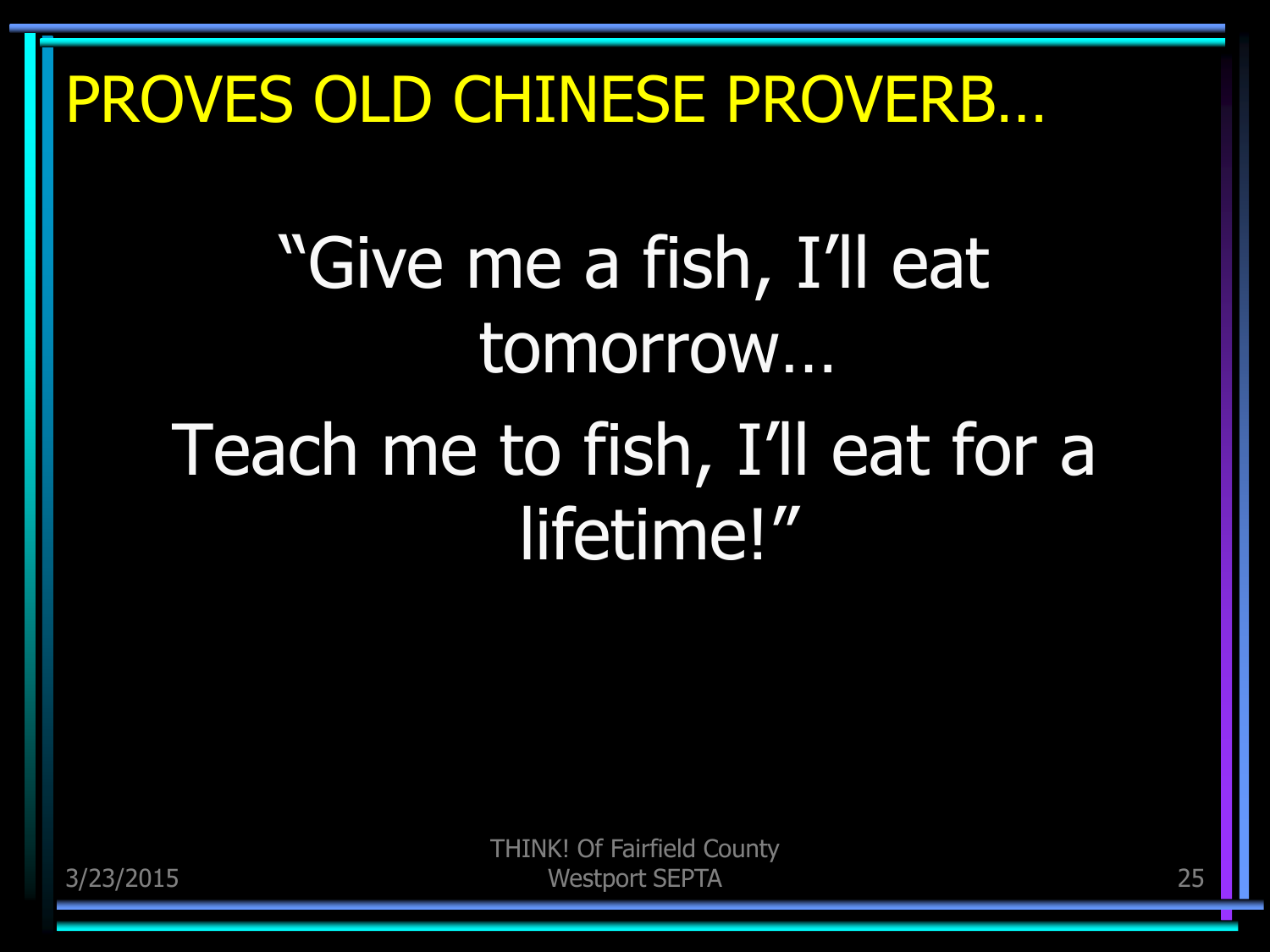#### THINK's Approach to Implementing FIE

•**Educate**

•**Assess Interest**

•**Develop Program for Mediators**

•**Have Mediators implement program for children through after school programs and private learning centers**

•**Our FIE Authorized Training Center, IC&TA (International Consulting and Trade Associates) will train and monitor the mediators progress and methods to keep them on track**

•**Advertise our success through a newsletters, e-mail, information sessions**

•**Keep Boards of Education apprised of our successes**

•**Move toward having a "Mediated Learning Center" down the road.**

•**Move toward giving BOEs an opportunity to integrate FIE into their curriculum**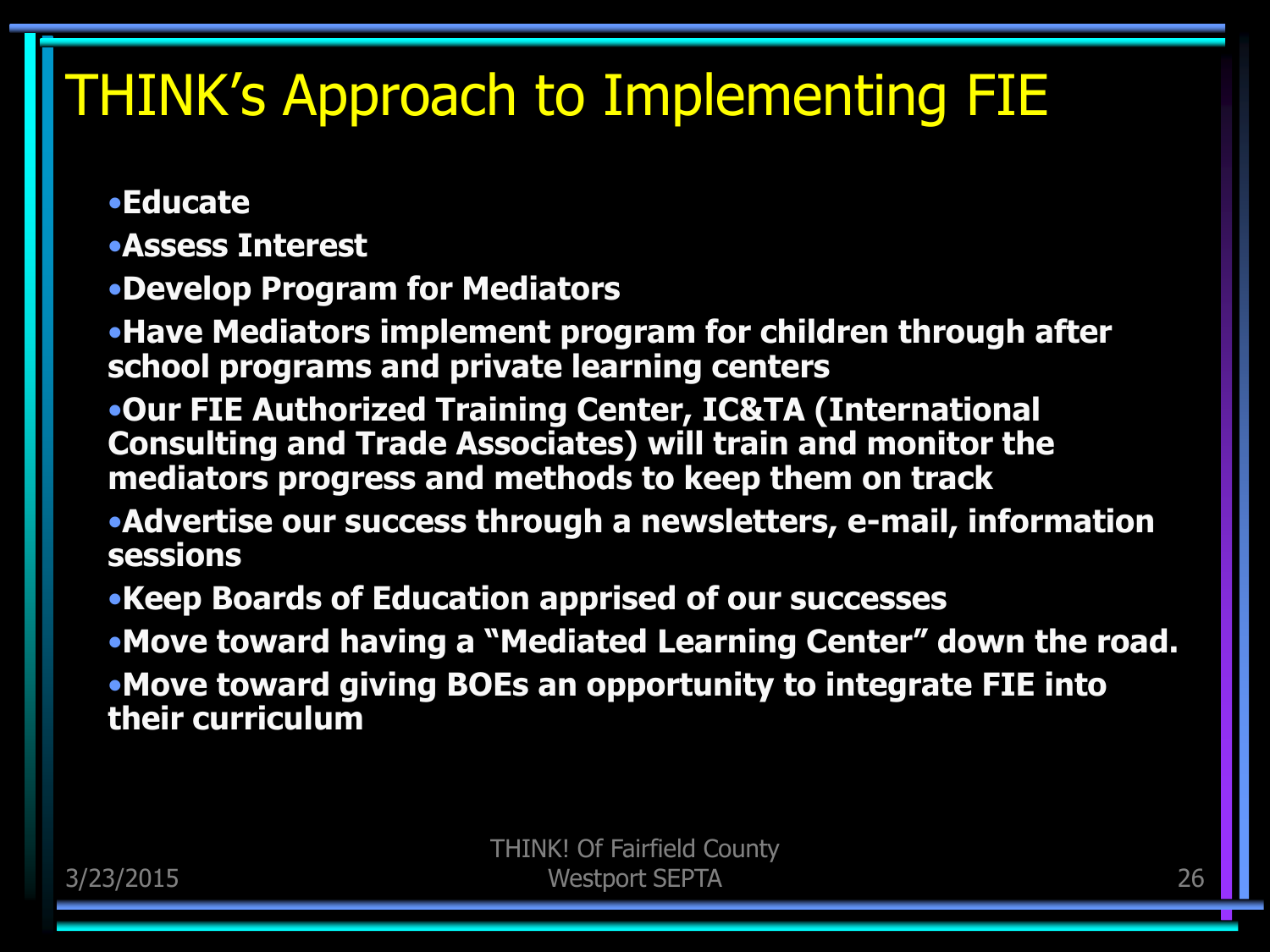OUR PILOT PROGRAM •February to June 2004 •One Elementary Group •One Middle School Group •Two One-On-One Participants •We found improvements in students' analogical reasoning on a standardized test, and on the quality of their written solutions to a real-world problem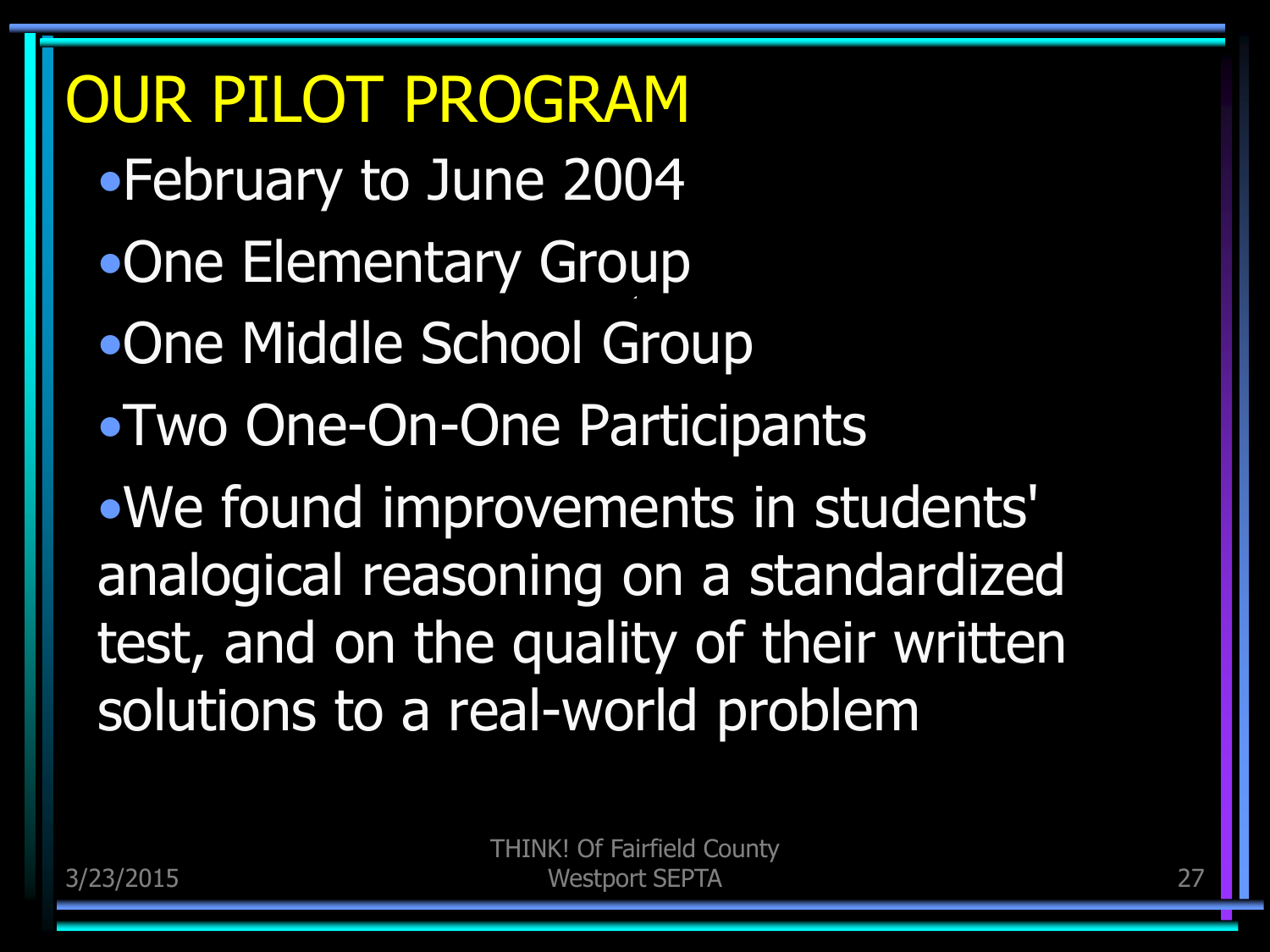#### MOVING AHEAD….

### •Level II Training

•Pilot Program Group Combined Elementary and Middle School Group Will Move Into Level II In The Winter

- •New Level I Training For Our New Mediators and Parents
- •Preparing for New Students for